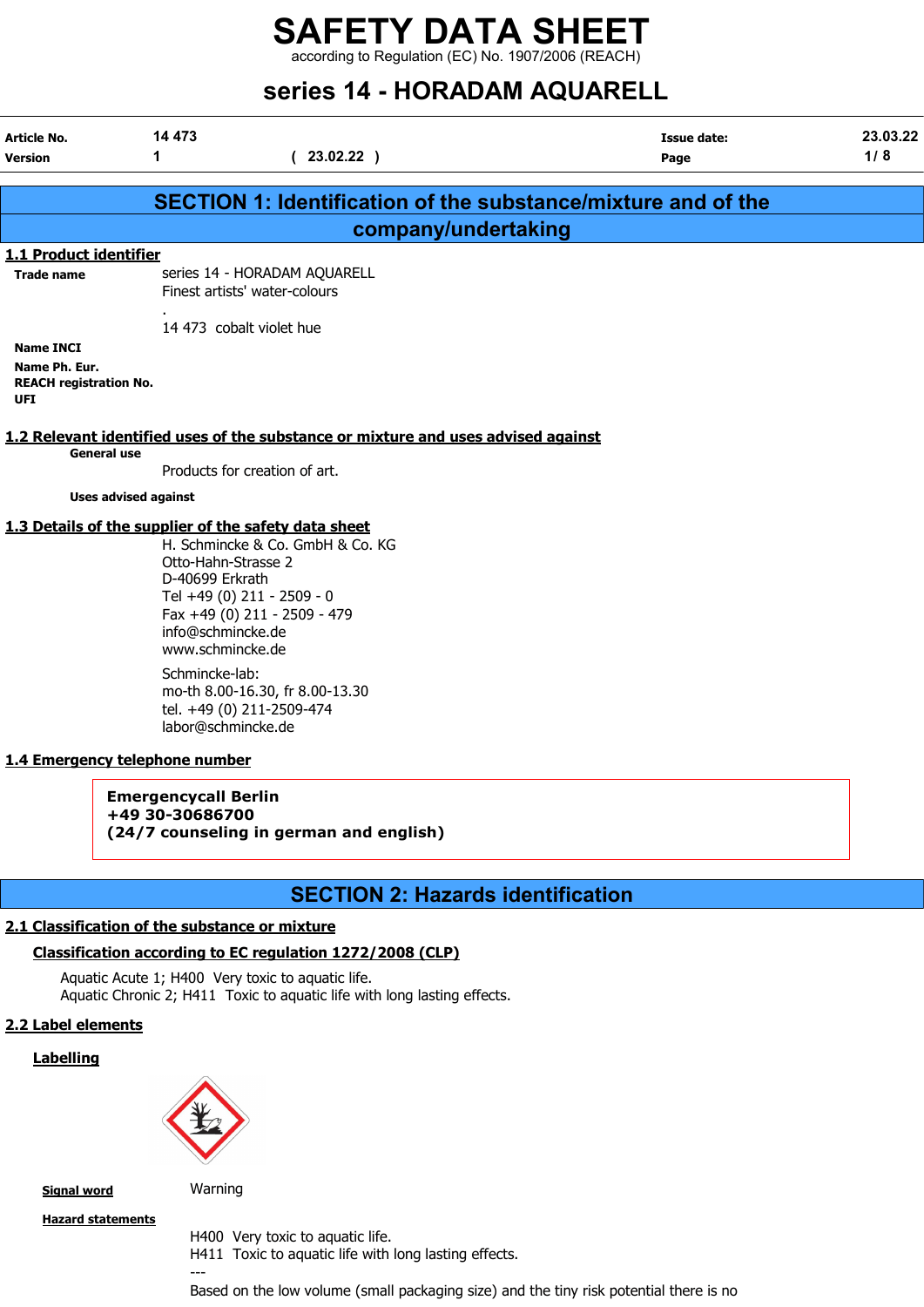according to Regulation (EC) No. 1907/2006 (REACH)

# series 14 - HORADAM AQUARELL

| Article No. | 14 473 |          | Issue date:<br>$\begin{array}{cccccccccccccc} \multicolumn{4}{c}{} & \multicolumn{4}{c}{} & \multicolumn{4}{c}{} & \multicolumn{4}{c}{} & \multicolumn{4}{c}{} & \multicolumn{4}{c}{} & \multicolumn{4}{c}{} & \multicolumn{4}{c}{} & \multicolumn{4}{c}{} & \multicolumn{4}{c}{} & \multicolumn{4}{c}{} & \multicolumn{4}{c}{} & \multicolumn{4}{c}{} & \multicolumn{4}{c}{} & \multicolumn{4}{c}{} & \multicolumn{4}{c}{} & \multicolumn{4}{c}{} & \multicolumn{4}{c}{} & \multicolumn{4}{c}{} & \$ | 23.03.22 |
|-------------|--------|----------|-------------------------------------------------------------------------------------------------------------------------------------------------------------------------------------------------------------------------------------------------------------------------------------------------------------------------------------------------------------------------------------------------------------------------------------------------------------------------------------------------------|----------|
| Version     |        | 23.02.22 | Page                                                                                                                                                                                                                                                                                                                                                                                                                                                                                                  | л.       |

labelling on the pans.

**Safety precautions** 

P273 Avoid release to the environment.

Hazard components for labelling

Special provisions concerning the labelling of certain mixtures

#### 2.3 Other hazards

### SECTION 3: Composition/information on ingredients

#### 3.1 Substances

Chemical characterisation pigment gum arabic Water CAS-Number EINECS / ELINCS / NLP EU index number Customs tariff number REACH registration No. Hazchem-Code CI-Number PV62

#### 3.2 Mixtures

#### Substance 1

barium oxide, solid soln. with calcium oxide, magnesium oxide, phosphorus oxide, strontium oxide and zinc oxide, copper-doped: 25 - 50 % CAS: 101356-96-1 REACH: 01-2120761036-59 Aquatic Acute 1; H400 / Aquatic Chronic 2; H411

Additional information

SECTION 4: First aid measures

#### 4.1 Description of first aid measures

#### General information

If you feel unwell, seek medical advice (show the label where possible).

#### In case of inhalation

No special measures are required.

#### In case of skin contact

Thoroughly wash skin with soap and water. Seek medical attention if irritation persists.

#### After eye contact

In case of contact with eyes, rinse immediately with plenty of flowing water for 10 to 15 minutes holding eyelids apart. Seek medical attention if irritation persists.

#### After swallowing

Rinse mouth with water. Let water be drunken in little sips (dilution effect). If you feel unwell, seek medical advice.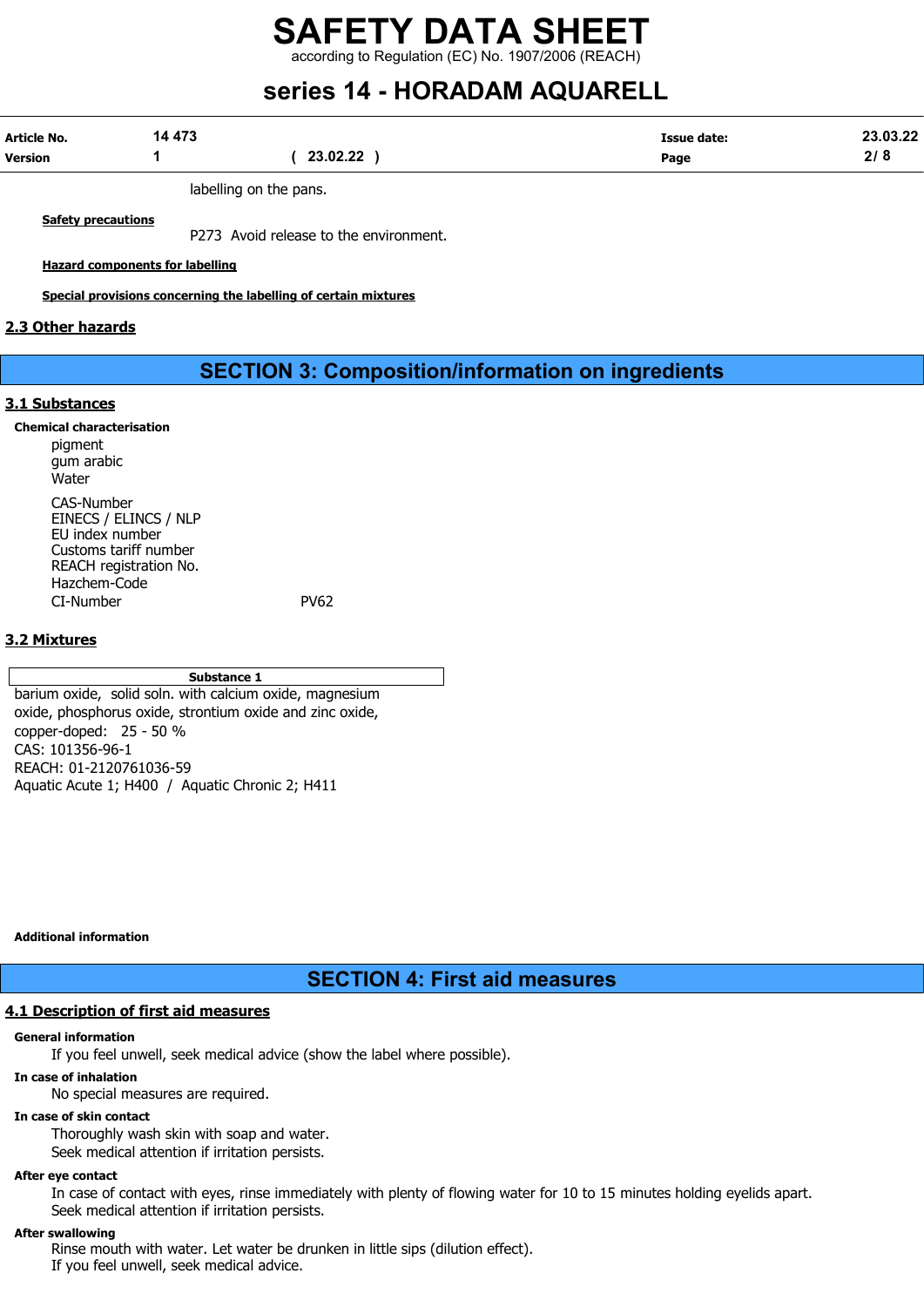ing to Regulation (EC) No. 1907/2006 (REACH)

# series 14 - HORADAM AQUARELL

| Article No.    | 14 473 |          | <b>Issue date:</b> | 23.03.22 |
|----------------|--------|----------|--------------------|----------|
| <b>Version</b> |        | 23.02.22 | Page               | ט וכ     |

#### 4.2 Most important symptoms and effects, both acute and delayed

#### 4.3 Indication of any immediate medical attention and special treatment needed

## SECTION 5: Firefighting measures

#### 5.1 Extinguishing media

Suitable extinguishing media

Product is non-combustible. Extinguishing materials should therefore be selected according to surroundings.

Extinguishing media which must not be used for safety reasons

none

#### 5.2 Special hazards arising from the substance or mixture

In case of fire may be liberated: Carbon monoxide and carbon dioxide

#### 5.3 Advice for firefighters

Special protective equipment for firefighters

Additional information

## SECTION 6: Accidental release measures

#### 6.1 Personal precautions, protective equipment and emergency procedures

Avoid contact with skin, eyes, and clothing.

#### 6.2 environmental precautions

Discharge into the environment must be avoided.

#### 6.3 Methods and material for containment and cleaning up

Methods for cleaning up

Take up mechanically. Wash spill area with plenty of water.

Additional information

#### 6.4 Reference to other sections

Dispose of waste according to applicable legislation. refer to section 13

## SECTION 7: Handling and storage

#### 7.1 Precautions for safe handling

#### Advices on safe handling

Handle in accordance with good industrial hygiene and safety practice.

#### Precautions against fire and explosion

### 7.2 Conditions for safe storage, including any incompatibilities

Requirements for storerooms and containers

Keep container tightly closed.

#### Hints on joint storage Storage class

Further details

storage temperature: from 15 °C to 25 °C Protect from moisture contamination.

### 7.3 Specific end use(s)

No special measures necessary if stored and handled as prescribed.

## SECTION 8: Exposure controls/personal protection

## 8.1 Control parameters

### 8.2 Exposure controls

Occupational exposure controls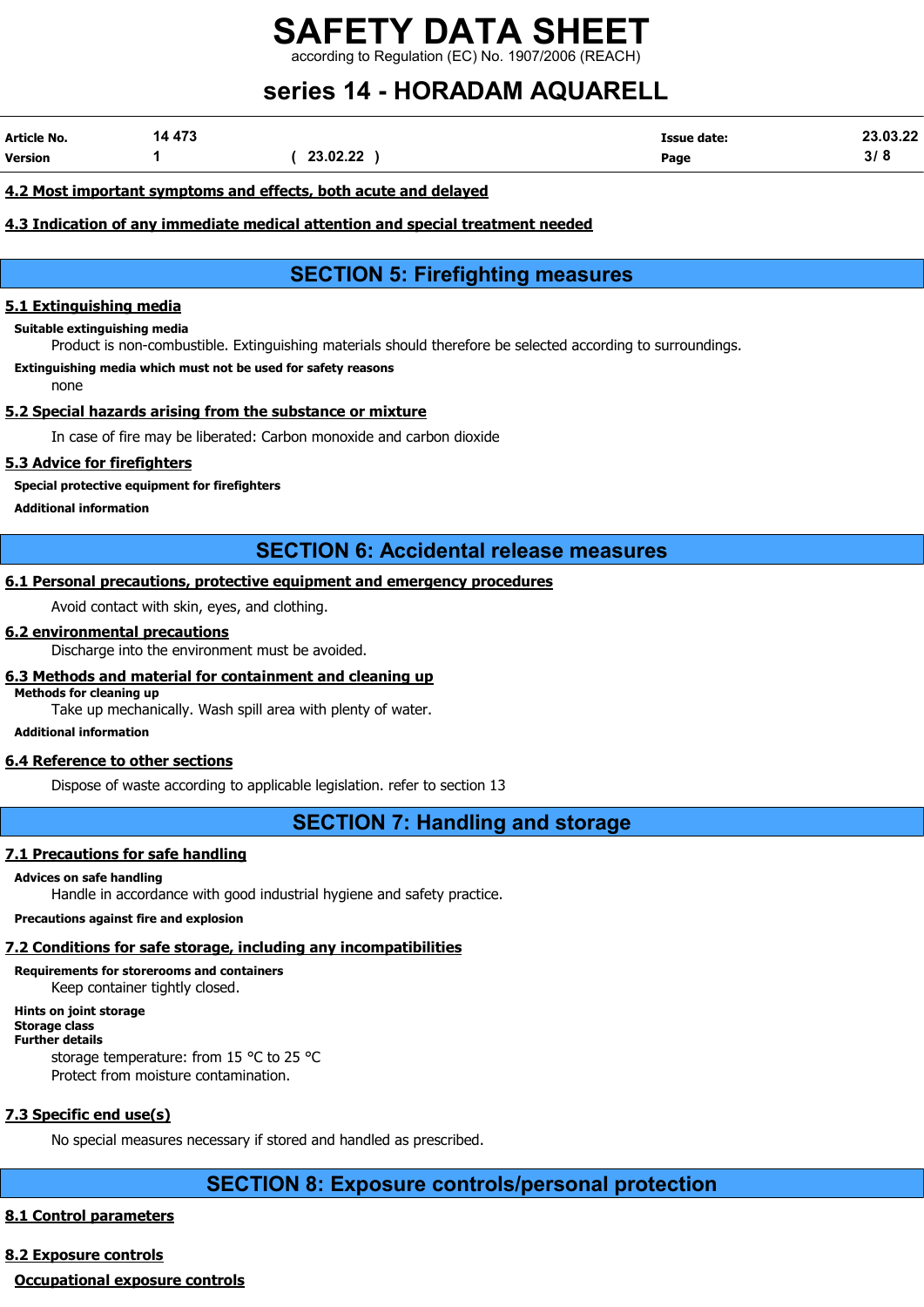according to Regulation (EC) No. 1907/2006 (REACH)

# series 14 - HORADAM AQUARELL

| Article No.    | 14 473 |          | <b>Issue date:</b> | 23.03.22 |
|----------------|--------|----------|--------------------|----------|
| <b>Version</b> |        | 23.02.22 | Page               | 4/8      |

#### Respiratory protection

With correct and proper use, and under normal conditions, breathing protection is not required.

#### Hand protection

Protect skin by using skin protective cream.

Eye protection

**Goggles** 

Body protection

Wear suitable protective clothing. Wash contaminated clothing prior to re-use.

General protection and hygiene measures After work, wash hands and face.

## SECTION 9: Physical and chemical properties

#### 9.1 information on basic physical and chemical properties

Form solid / pasty Colour violet

Odour almost odourless

| min<br>max<br><b>Melting point/freezing point</b><br>Initial boiling point and<br>boiling range<br><b>Flammability</b><br><b>Explosion limits</b><br>Flash point/flash point range<br><b>Ignition temperature</b><br>6, 5<br>4<br>PH<br><b>Viscosity</b><br><b>Solubility</b><br><b>Partition coefficient:</b><br>n-octanol/water<br>Vapour pressure<br>20 °C<br>$1,8$ kg/l<br>Density and/or relative<br>density<br><b>Relative vapour density</b><br><b>Auto-ignition temperature</b><br><b>Refraction index</b> |  |  |
|--------------------------------------------------------------------------------------------------------------------------------------------------------------------------------------------------------------------------------------------------------------------------------------------------------------------------------------------------------------------------------------------------------------------------------------------------------------------------------------------------------------------|--|--|
|                                                                                                                                                                                                                                                                                                                                                                                                                                                                                                                    |  |  |
|                                                                                                                                                                                                                                                                                                                                                                                                                                                                                                                    |  |  |
|                                                                                                                                                                                                                                                                                                                                                                                                                                                                                                                    |  |  |
|                                                                                                                                                                                                                                                                                                                                                                                                                                                                                                                    |  |  |
|                                                                                                                                                                                                                                                                                                                                                                                                                                                                                                                    |  |  |
|                                                                                                                                                                                                                                                                                                                                                                                                                                                                                                                    |  |  |
|                                                                                                                                                                                                                                                                                                                                                                                                                                                                                                                    |  |  |
|                                                                                                                                                                                                                                                                                                                                                                                                                                                                                                                    |  |  |
|                                                                                                                                                                                                                                                                                                                                                                                                                                                                                                                    |  |  |
|                                                                                                                                                                                                                                                                                                                                                                                                                                                                                                                    |  |  |
|                                                                                                                                                                                                                                                                                                                                                                                                                                                                                                                    |  |  |
|                                                                                                                                                                                                                                                                                                                                                                                                                                                                                                                    |  |  |
|                                                                                                                                                                                                                                                                                                                                                                                                                                                                                                                    |  |  |
|                                                                                                                                                                                                                                                                                                                                                                                                                                                                                                                    |  |  |
|                                                                                                                                                                                                                                                                                                                                                                                                                                                                                                                    |  |  |
|                                                                                                                                                                                                                                                                                                                                                                                                                                                                                                                    |  |  |
|                                                                                                                                                                                                                                                                                                                                                                                                                                                                                                                    |  |  |
|                                                                                                                                                                                                                                                                                                                                                                                                                                                                                                                    |  |  |
|                                                                                                                                                                                                                                                                                                                                                                                                                                                                                                                    |  |  |

Danger of explosion

#### 9.2 Other information

SECTION 10: Stability and reactivity

#### 10.1 Reactivity

No hazardous reaction when handled and stored according to provisions.

#### 10.2 Chemical stability

Product is stable under normal storage conditions.

#### 10.3 Possibility of hazardous reactions

#### 10.4 Conditions to avoid

frost and heat

### 10.5 Incompatible materials

strong acids oxidizing agents Strong alkali

#### 10.6 Hazardous decomposition products

No known hazardous decomposition products.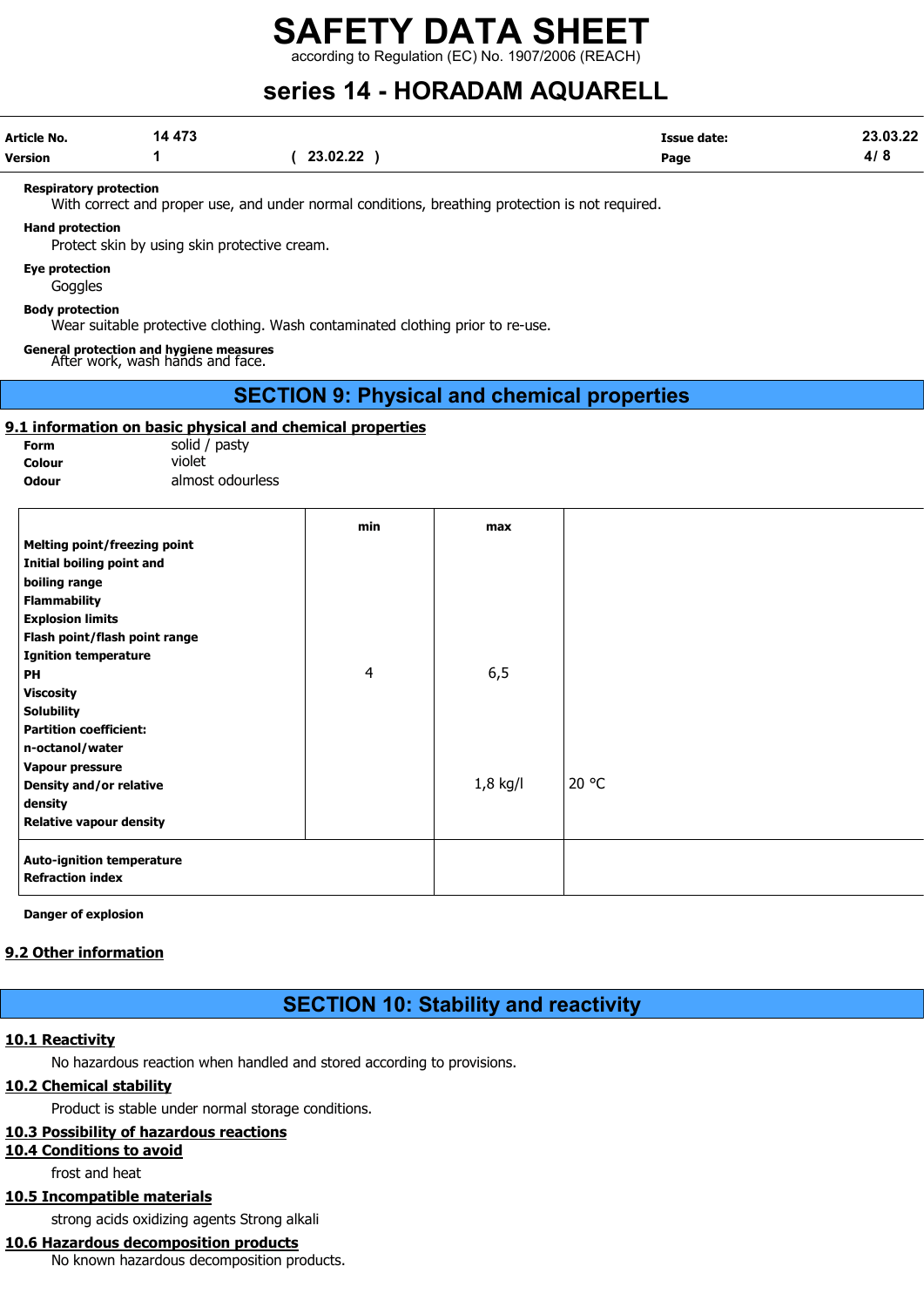according to Regulation (EC) No. 1907/2006 (REACH)

# series 14 - HORADAM AQUARELL

| <b>Article No.</b><br><b>Version</b>                                                                                                                                                                                                               | 14 473                                               |      | 23.02.22 )                                                                    |               |         | <b>Issue date:</b><br>Page                                                                          |      | 23.03.22<br>5/8 |
|----------------------------------------------------------------------------------------------------------------------------------------------------------------------------------------------------------------------------------------------------|------------------------------------------------------|------|-------------------------------------------------------------------------------|---------------|---------|-----------------------------------------------------------------------------------------------------|------|-----------------|
|                                                                                                                                                                                                                                                    |                                                      |      | <b>SECTION 11: Toxicological information</b>                                  |               |         |                                                                                                     |      |                 |
|                                                                                                                                                                                                                                                    |                                                      |      | 11.1 Information on hazard classes as defined in Regulation (EC) No 1272/2008 |               |         |                                                                                                     |      |                 |
| <b>Toxicological tests</b><br>101356-96-1                                                                                                                                                                                                          |                                                      |      |                                                                               |               |         | barium oxide, solid soln. with calcium oxide, magnesium oxide, phosphorus oxide, strontium oxide an |      |                 |
|                                                                                                                                                                                                                                                    | not required                                         | LC50 | Rat                                                                           | $\rightarrow$ | 5,06000 | mg/L                                                                                                | (4h) |                 |
| distribution<br><b>Acute toxicity</b><br>No data available<br>In case of inhalation<br>No data available<br><b>After swallowing</b><br>No data available<br>In case of skin contact<br>No data available<br>After eye contact<br>No data available |                                                      |      |                                                                               |               |         |                                                                                                     |      |                 |
| <b>Practical experience</b>                                                                                                                                                                                                                        |                                                      |      |                                                                               |               |         |                                                                                                     |      |                 |
| General remarks                                                                                                                                                                                                                                    |                                                      |      |                                                                               |               |         |                                                                                                     |      |                 |
|                                                                                                                                                                                                                                                    | did to the former officers are realized to a conduct |      |                                                                               |               |         |                                                                                                     |      |                 |

#### 11.2 Information on other hazards

## SECTION 12: Ecological information

#### 12.1 Toxicity

#### Ecotoxicological effects

101356-96-1 barium oxide, solid soln. with calcium oxide, mag

| EC50             | Pseudokirchneriella subca | 32,00000 | ua/L | '72h) |
|------------------|---------------------------|----------|------|-------|
| EC <sub>50</sub> | Daphnia magna (Big water  | ,50000   | ug/L | (48h) |
| NOEC             | Pseudokirchneriella subca | 4,20000  | ug/L |       |

Aquatic toxicity Water Hazard Class 2 WGK catalog number General information

#### 12.2 Persistence and degradability

Further details Product is partially biodegradable. Oxygen demand

#### 12.3 Bioaccumulative potential

Bioconcentration factor (BCF) Partition coefficient: n-octanol/water

12.4 Mobility in soil

No data available

#### 12.5 Results of PBT and vPvB assessment

No data available

#### 12.6 Endocrine disrupting properties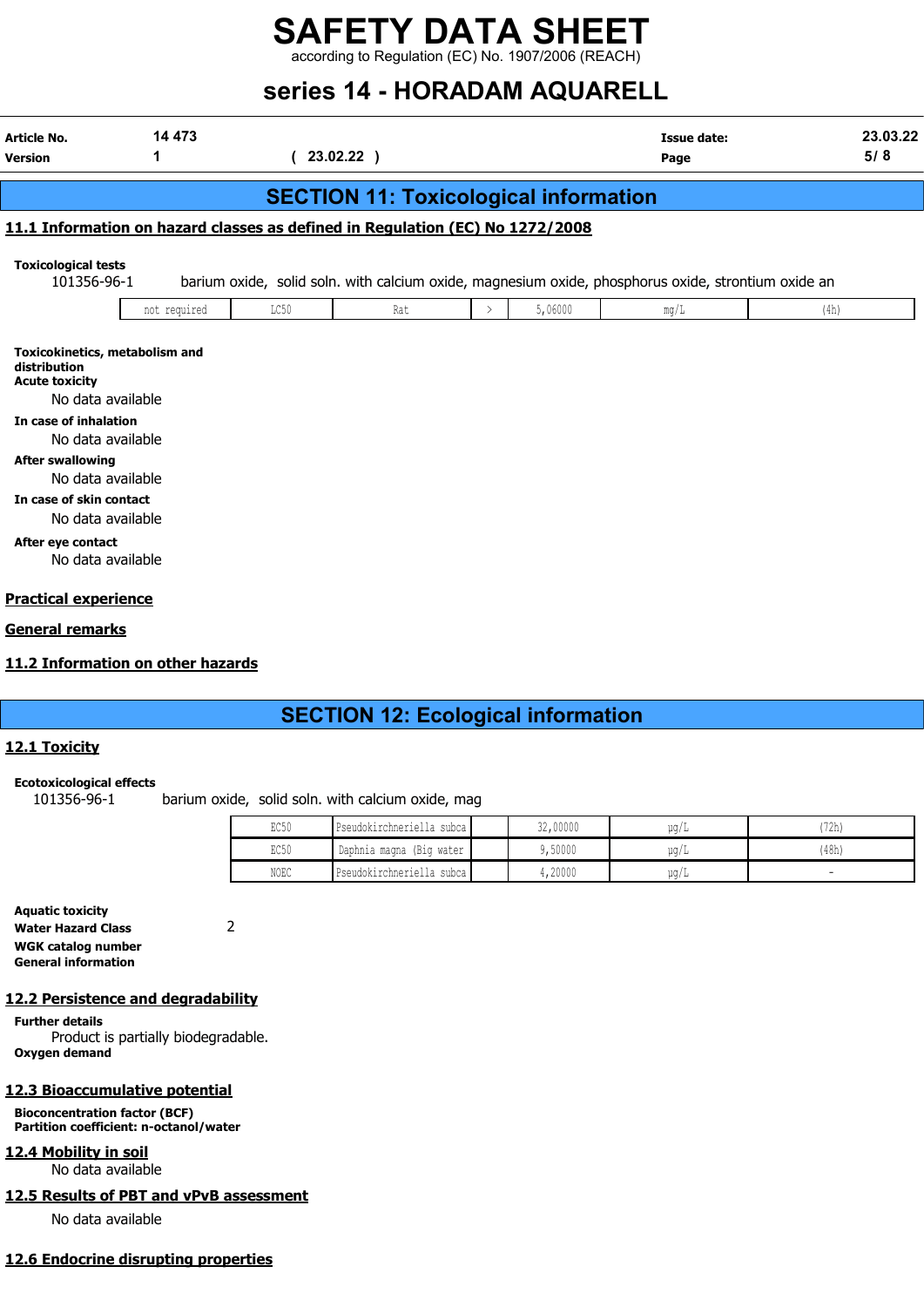according to Regulation (EC) No. 1907/2006 (REACH)

# series 14 - HORADAM AQUARELL

| Article No.    | 14 473 |          | <b>Issue date:</b> | 23.03.22      |
|----------------|--------|----------|--------------------|---------------|
| <b>Version</b> |        | 23.02.22 | Page               | 2 I Q<br>ס וס |

#### 12.7 Other adverse effects

SECTION 13: Disposal considerations

#### 13.1 Waste treatment methods

#### <u>Product</u>

Waste key number

080112 waste paint and varnish other than those mentioned in 08 01 11 Recommendation

#### **Package**

#### Waste key number Recommendation

Non-contaminated packages may be recycled. Handle contaminated packages in the same way as the substance itself.

#### Additional information

## SECTION 14: Transport information

### 14.1 UN number or ID number

#### 14.2 UN proper shipping name

ADR, ADN No dangerous good in sense of these transport regulations. IMDG, IATA

#### 14.3 Transport hazard class(es)

ADR, ADN IMDG IATA

#### 14.4 Packing group

#### 14.5 Environmental hazards

Marine Pollutant - IMDG

Marine Pollutant - ADN

#### 14.6 Special precautions for user

#### Land transport (ADR/RID)

Code: ADR/RID Kemmler-number Hazard label ADR Limited quantities Package: Instructions Package: Special Provisions Special provisions for packing together Portable tanks: Instructions Portable tanks: Special Provisions Tank coding Tunnel restriction Remarks EQ Special Provisions

#### Inland waterway craft (ADN)

Hazard label Limited quantities Transport permitted Equipment necessary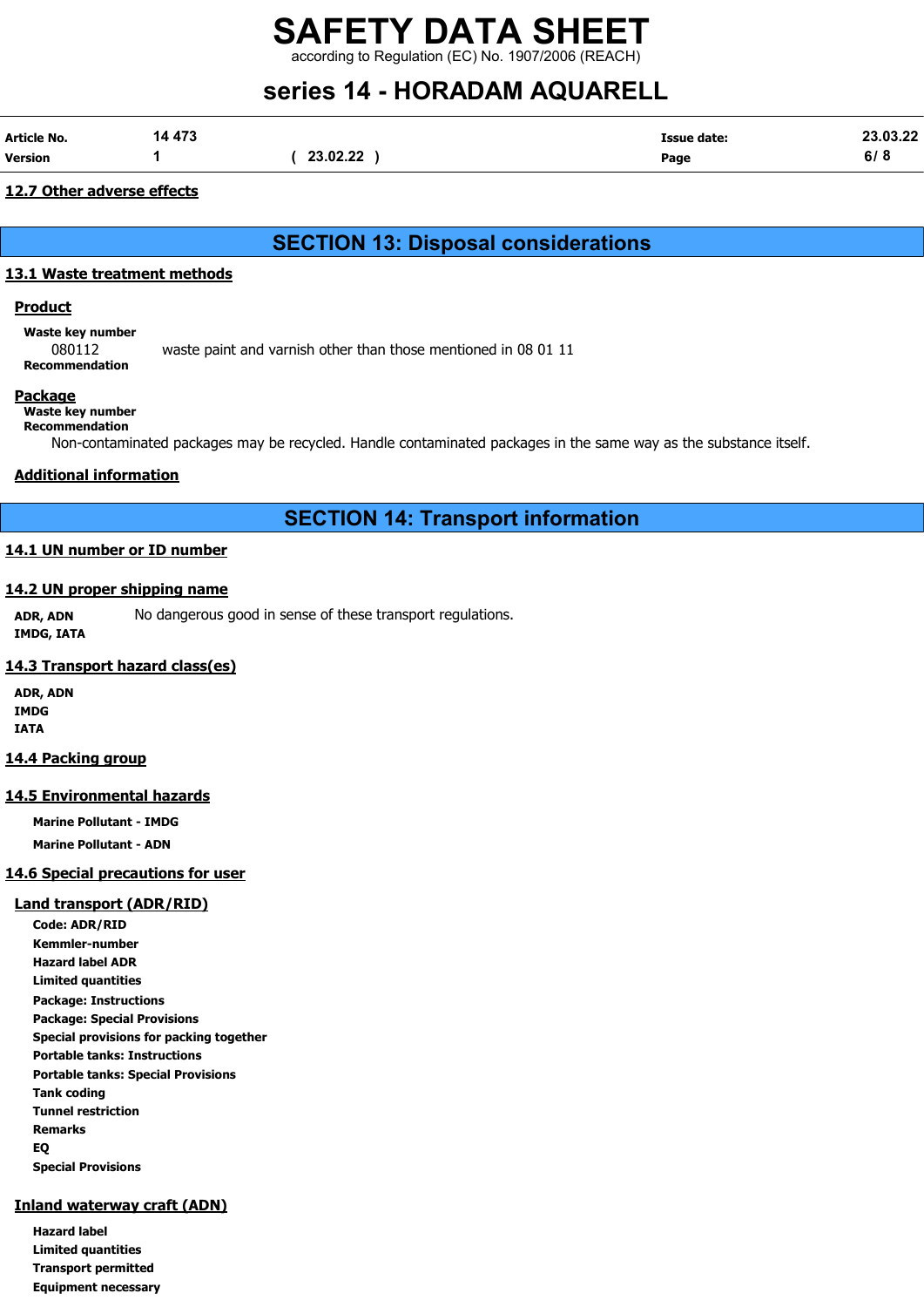according to Regulation (EC) No. 1907/2006 (REACH)

# series 14 - HORADAM AQUARELL

| Article No. | 14 473 |          | Issue date: | 23.03.22                           |
|-------------|--------|----------|-------------|------------------------------------|
| Version     |        | 23.02.22 | Page        | 710<br>$\boldsymbol{\mathsf{1}}$ o |

Ventilation Remarks EQ Special Provisions

#### Sea transport (IMDG)

EmS Special Provisions Limited quantities Package: Instructions Package: Special Provisions IBC: Instructions IBC: Provisions Tank instructions IMO Tank instructions UN Tank instructions Special Provisions Stowage and segregation Properties and observations Remarks EQ

#### Air transport (IATA-DGR)

Hazard Passenger Passenger LQ Cargo ERG Remarks EQ Special Provisioning

#### 14.7 Maritime transport in bulk according to IMO instruments

No data available

## SECTION 15: Regulatory information

#### 15.1 Safety, health and environmental regulations/legislation specific for the substance or mixture

#### National regulations

#### **Europe**

Contents of VOC [%] 0 Contents of VOC  $[a/L]$ Further regulations, limitations and legal requirements

#### **Germany**

Storage class Water Hazard Class 2 WGK catalog number Incident regulation Information on working limitations Further regulations, limitations and legal requirements

#### Denmark

Further regulations, limitations and legal requirements

#### **Hungary**

Further regulations, limitations and legal requirements